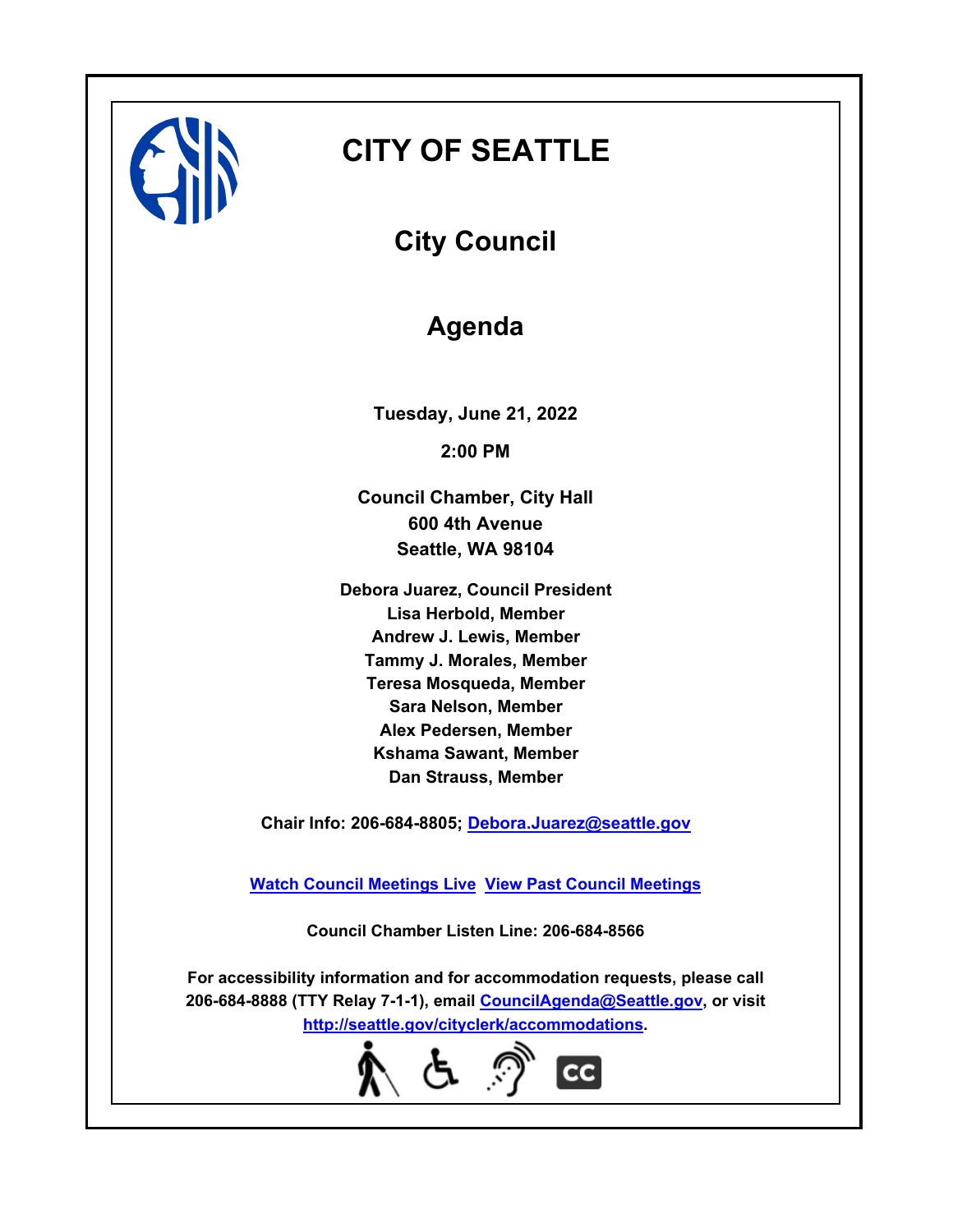# **City Council CITY OF SEATTLE Agenda**

## **June 21, 2022 - 2:00 PM**

## **Meeting Location:**

Council Chamber, City Hall, 600 4th Avenue, Seattle, WA 98104

## **Committee Website:**

http://www.seattle.gov/council

Members of the public may register for remote or in-person Public Comment to address the Council. Details on how to provide Public Comment are listed below:

Remote Public Comment - Register online to speak during the Public Comment period at the 2:00 p.m. City Council meeting at http://www.seattle.gov/council/committees/public-comment. Online registration to speak will begin two hours before the 2:00 p.m. meeting start time, and registration will end at the conclusion of the Public Comment period during the meeting. Speakers must be registered in order to be recognized by the Chair.

In-Person Public Comment - Register to speak on the Public Comment sign-up sheet located inside Council Chambers at least 15 minutes prior to the meeting start time. Registration will end at the conclusion of the Public Comment period during the meeting. Speakers must be registered in order to be recognized by the Chair

Submit written comments to all Councilmembers at Council@seattle.gov

## **A. CALL TO ORDER**

- **B. ROLL CALL**
- **C. PRESENTATIONS**

### **D. PUBLIC COMMENT**

*Members of the public may sign up to address the Council for up to 2 minutes on matters on this agenda; total time allotted to public comment at this meeting is 20 minutes.*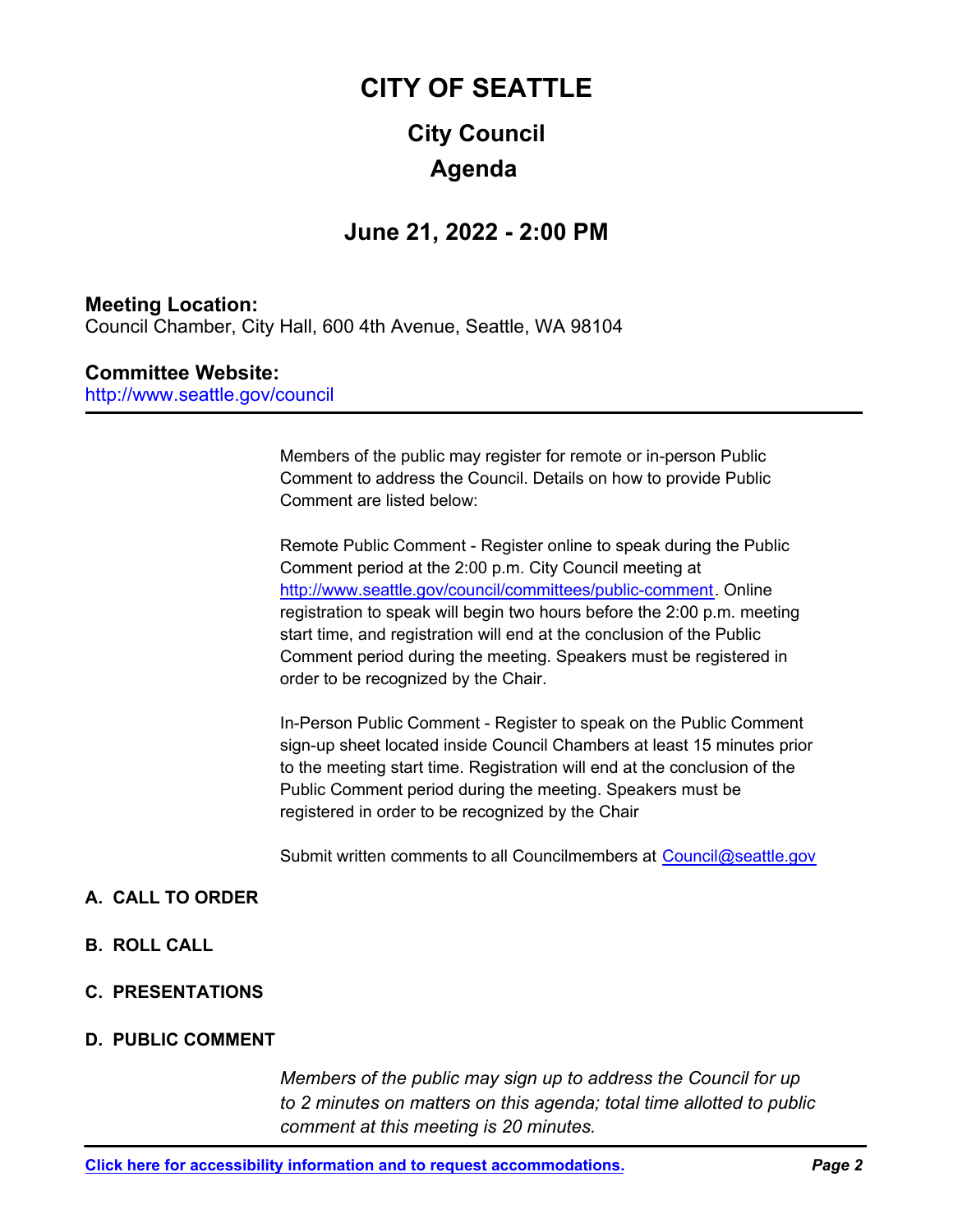### **E. ADOPTION OF INTRODUCTION AND REFERRAL CALENDAR:**

*Introduction and referral to Council committees of Council Bills (CB), Resolutions (Res), Appointments (Appt), and Clerk Files (CF) for committee recommendation.*

[IRC 354](http://seattle.legistar.com/gateway.aspx?m=l&id=/matter.aspx?key=13077) June 21, 2022

*Attachments:* [Introduction and Referral Calendar](http://seattle.legistar.com/gateway.aspx?M=F&ID=73b9bfdf-1e81-4020-80c9-282ae73dd79e.pdf)

#### **F. APPROVAL OF CONSENT CALENDAR**

*The Consent Calendar consists of routine items. A Councilmember may request that an item be removed from the Consent Calendar and placed on the regular agenda.*

#### **Journal:**

[Min 385](http://seattle.legistar.com/gateway.aspx?m=l&id=/matter.aspx?key=13073) June 14, 2022

*Attachments:* [Minutes](http://seattle.legistar.com/gateway.aspx?M=F&ID=cbde8940-2b70-4fcb-b976-1f2553447fe0.pdf)

#### **Bills:**

AN ORDINANCE appropriating money to pay certain claims for the week of June 6, 2022 through June 10, 2022 and ordering the payment thereof; and ratifying and confirming certain prior acts. [CB 120350](http://seattle.legistar.com/gateway.aspx?m=l&id=/matter.aspx?key=13071)

#### **Appointments:**

## **NEIGHBORHOODS, EDUCATION, CIVIL RIGHTS, AND CULTURE COMMITTEE:**

Appointment of Stephanie Johnson Toliver as member, Historic Seattle Preservation and Development Authority Governing Council, for a term to November 30, 2023. [Appt 02109](http://seattle.legistar.com/gateway.aspx?m=l&id=/matter.aspx?key=12507)

> **The Committee recommends that City Council confirm the Appointment (Appt). In Favor: 3 - Morales, Lewis, Nelson Opposed: None**

*Attachments:* [Appointment Packet](http://seattle.legistar.com/gateway.aspx?M=F&ID=06ad66f2-8bd0-4d93-9ed1-59b803f3cc49.pdf)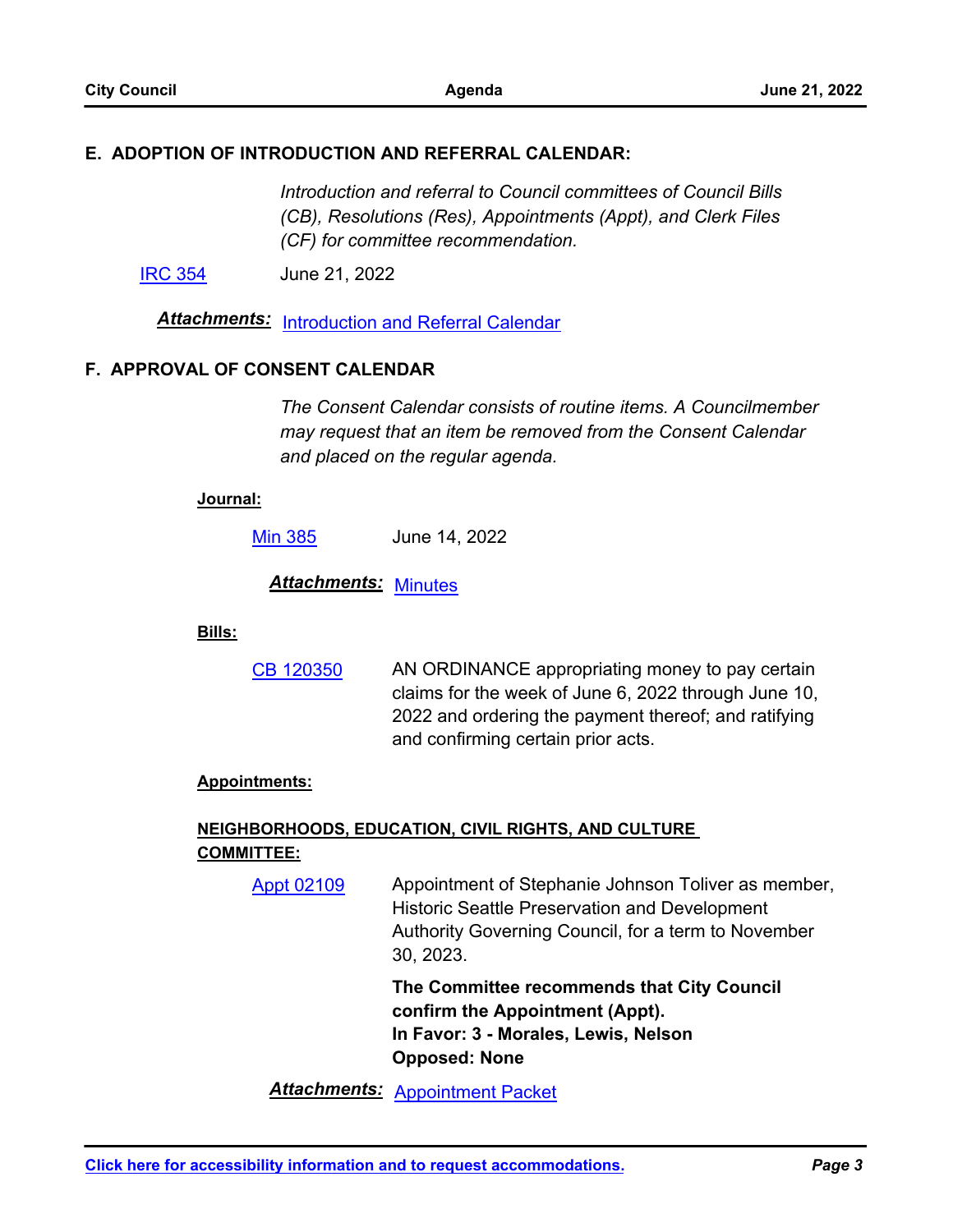Reappointment of Dean E. Barnes as member, Landmarks Preservation Board, for a term to August 14, 2025. [Appt 02229](http://seattle.legistar.com/gateway.aspx?m=l&id=/matter.aspx?key=12928)

**The Committee recommends that City Council confirm the Appointment (Appt). In Favor: 3 - Morales, Lewis, Nelson Opposed: None**

## *Attachments:* [Appointment Packet](http://seattle.legistar.com/gateway.aspx?M=F&ID=222b113b-2b09-43cd-81bb-098a75f4caac.pdf)

#### Reappointment of Roi Chang as member, Landmarks Preservation Board, for a term to August 14, 2025. [Appt 02250](http://seattle.legistar.com/gateway.aspx?m=l&id=/matter.aspx?key=12929)

**The Committee recommends that City Council confirm the Appointment (Appt). In Favor: 3 - Morales, Lewis, Nelson Opposed: None**

## *Attachments:* [Appointment Packet](http://seattle.legistar.com/gateway.aspx?M=F&ID=0da68b56-a128-4304-bd27-419afa428715.pdf)

Appointment of Kenny Pittman as member, Historic Seattle Preservation and Development Authority Governing Council, for a term to November 30, 2024. [Appt 02252](http://seattle.legistar.com/gateway.aspx?m=l&id=/matter.aspx?key=12931)

> **The Committee recommends that City Council confirm the Appointment (Appt). In Favor: 3 - Morales, Lewis, Nelson Opposed: None**

*Attachments:* [Appointment Packet](http://seattle.legistar.com/gateway.aspx?M=F&ID=f32a3bc6-2cd6-4930-ae42-6f88ed2fa5a3.pdf)

### **G. APPROVAL OF THE AGENDA**

### **H. COMMITTEE REPORTS**

*Discussion and vote on Council Bills (CB), Resolutions (Res), Appointments (Appt), and Clerk Files (CF).*

### **CITY COUNCIL:**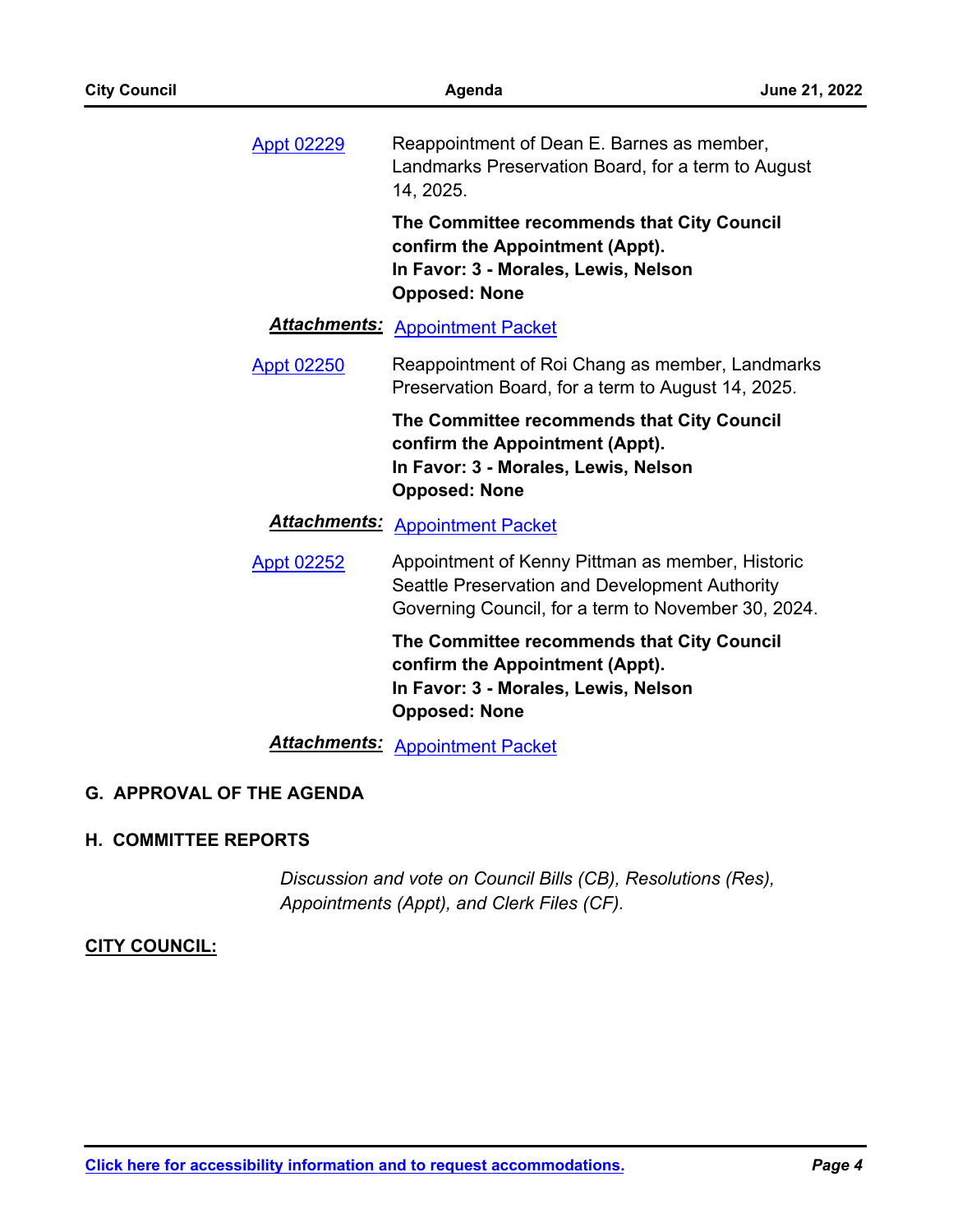| <b>City Council</b> |                   | Agenda                                                                                                                                                                                                                                                                                                                             | June 21, 2022 |
|---------------------|-------------------|------------------------------------------------------------------------------------------------------------------------------------------------------------------------------------------------------------------------------------------------------------------------------------------------------------------------------------|---------------|
| 1.                  | CB 120347         | AN ORDINANCE relating to City employment, commonly referred to<br>as the Second Quarter 2022 Employment Ordinance; returning<br>positions to the civil service system; removing positions from the Civil<br>Service system; and amending Section 4.13.010 of the Seattle<br>Municipal Code; all by a 2/3 vote of the City Council. |               |
|                     | <b>Supporting</b> |                                                                                                                                                                                                                                                                                                                                    |               |
|                     | <u>Documents:</u> | <b>Summary and Fiscal Note</b>                                                                                                                                                                                                                                                                                                     |               |
| 2.                  | CB 120348         | AN ORDINANCE relating to appropriations for the Seattle Municipal<br>Court; amending a proviso imposed by Ordinance 126490, which<br>adopted the 2022 Budget; and ratifying and confirming certain prior<br>acts.                                                                                                                  |               |
|                     | <b>Supporting</b> |                                                                                                                                                                                                                                                                                                                                    |               |
|                     | <u>Documents:</u> | <b>Summary and Fiscal Note</b>                                                                                                                                                                                                                                                                                                     |               |
|                     |                   | NEIGHBORHOODS, EDUCATION, CIVIL RIGHTS, AND CULTURE COMMITTEE:                                                                                                                                                                                                                                                                     |               |
| 3.                  | CB 120336         | AN ORDINANCE relating to historic preservation; imposing controls<br>upen the Couten Dougle House a lendmark deciancted by the                                                                                                                                                                                                     |               |

upon the Cayton-Revels House, a landmark designated by the Landmarks Preservation Board under Chapter 25.12 of the Seattle Municipal Code, and adding it to the Table of Historical Landmarks contained in Chapter 25.32 of the Seattle Municipal Code.

> **The Committee recommends that City Council pass the Council Bill (CB). In Favor: 3 - Morales, Lewis, Nelson Opposed: None**

## *Supporting*

**Documents:** [Summary and Fiscal Note](http://seattle.legistar.com/gateway.aspx?M=F&ID=f110da1d-67d3-40c2-869f-dd6fb33b58e2.docx) [Summary Ex A - Vicinity Map of Cayton-Revels House](http://seattle.legistar.com/gateway.aspx?M=F&ID=d2c1954a-f643-4454-b133-d122ab315384.docx)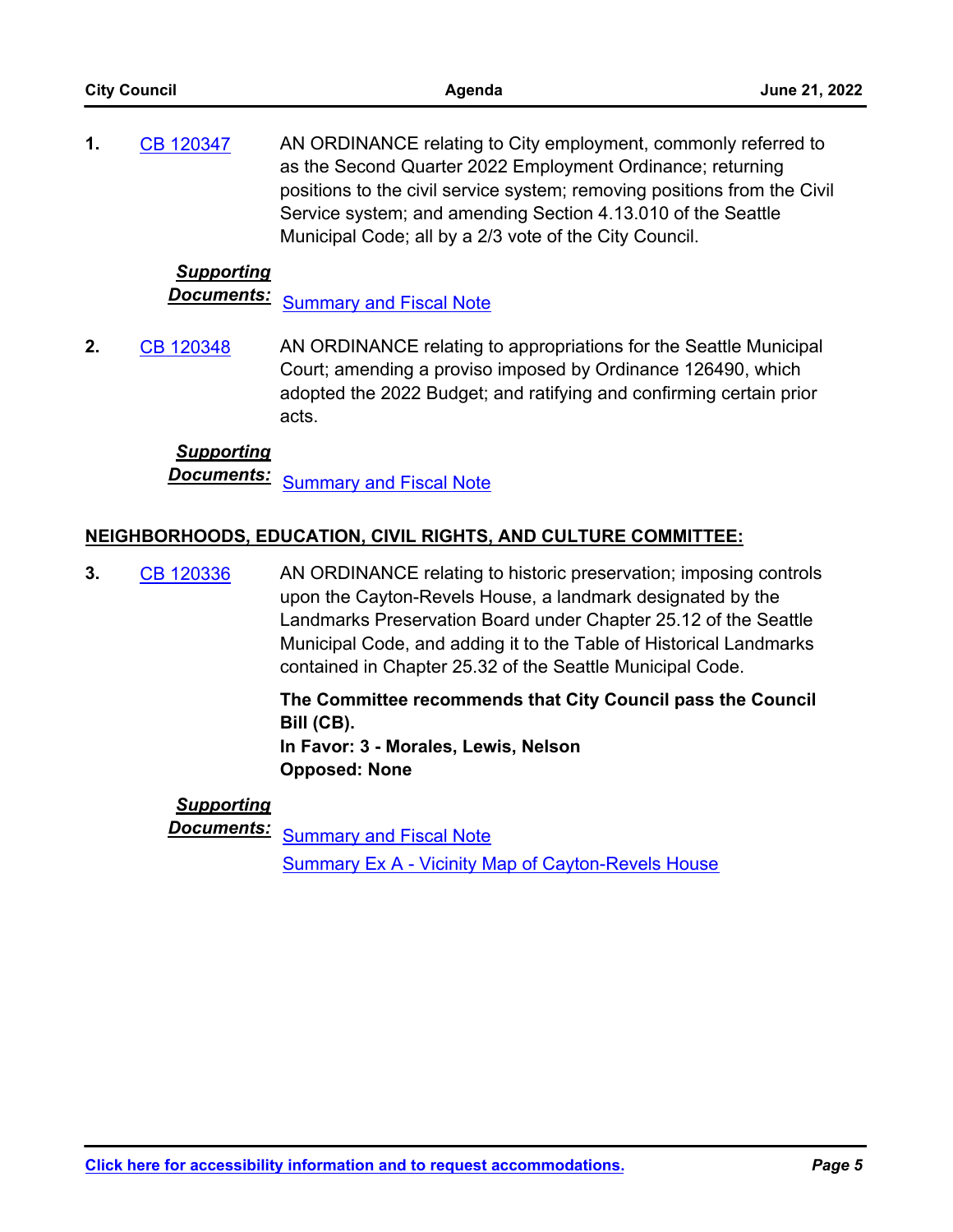| <b>City Council</b> |                                        | Agenda                                                                                                                                                                                                                                                                                                                                                                                                                                                | June 21, 2022 |
|---------------------|----------------------------------------|-------------------------------------------------------------------------------------------------------------------------------------------------------------------------------------------------------------------------------------------------------------------------------------------------------------------------------------------------------------------------------------------------------------------------------------------------------|---------------|
| 4.                  | Appt 02251                             | Reappointment of Matt Inpanbutr as member, Landmarks<br>Preservation Board, for a term to August 14, 2025.                                                                                                                                                                                                                                                                                                                                            |               |
|                     |                                        | The Committee recommends that City Council confirm the<br><b>Appointment (Appt).</b><br>In Favor: 3 - Morales, Lewis, Nelson<br><b>Opposed: None</b>                                                                                                                                                                                                                                                                                                  |               |
|                     | <u> Attachments:</u>                   | <b>Appointment Packet</b>                                                                                                                                                                                                                                                                                                                                                                                                                             |               |
|                     | <b>Supporting</b><br><u>Documents:</u> | <b>Proposed Amendment</b>                                                                                                                                                                                                                                                                                                                                                                                                                             |               |
|                     | <b>PUBLIC ASSETS AND HOMELESSNESS</b>  |                                                                                                                                                                                                                                                                                                                                                                                                                                                       |               |
| 5.                  | CB 120341                              | AN ORDINANCE relating to Seattle Parks and Recreation;<br>authorizing the Superintendent of Parks and Recreation to execute,<br>for and on behalf of the City, a Concession Agreement with<br>Compass Group USA, Inc., doing business as Canteen, to provide<br>food and beverage vending machine service in City park facilities<br>identified in the agreement and additional City park facilities and<br>locations approved by the Superintendent. |               |
|                     |                                        | The Committee recommends that City Council pass the Council<br>Bill (CB).                                                                                                                                                                                                                                                                                                                                                                             |               |

**In Favor: 4 - Lewis, Mosqueda, Herbold, Morales Opposed: None**

*Attachments:* [Att A – Compass Group USA Food and Beverage](http://seattle.legistar.com/gateway.aspx?M=F&ID=488922fe-634d-447d-a4d1-de12839d728c.docx)  Concession Agreement

*Supporting*

**Documents:** [Summary and Fiscal Note](http://seattle.legistar.com/gateway.aspx?M=F&ID=6834eced-bb85-4320-9b45-e30984c99d73.docx) **[Summary Att A - Vending Locations](http://seattle.legistar.com/gateway.aspx?M=F&ID=031ccd2d-a3c6-4d5a-9296-039b91194a1f.docx)**